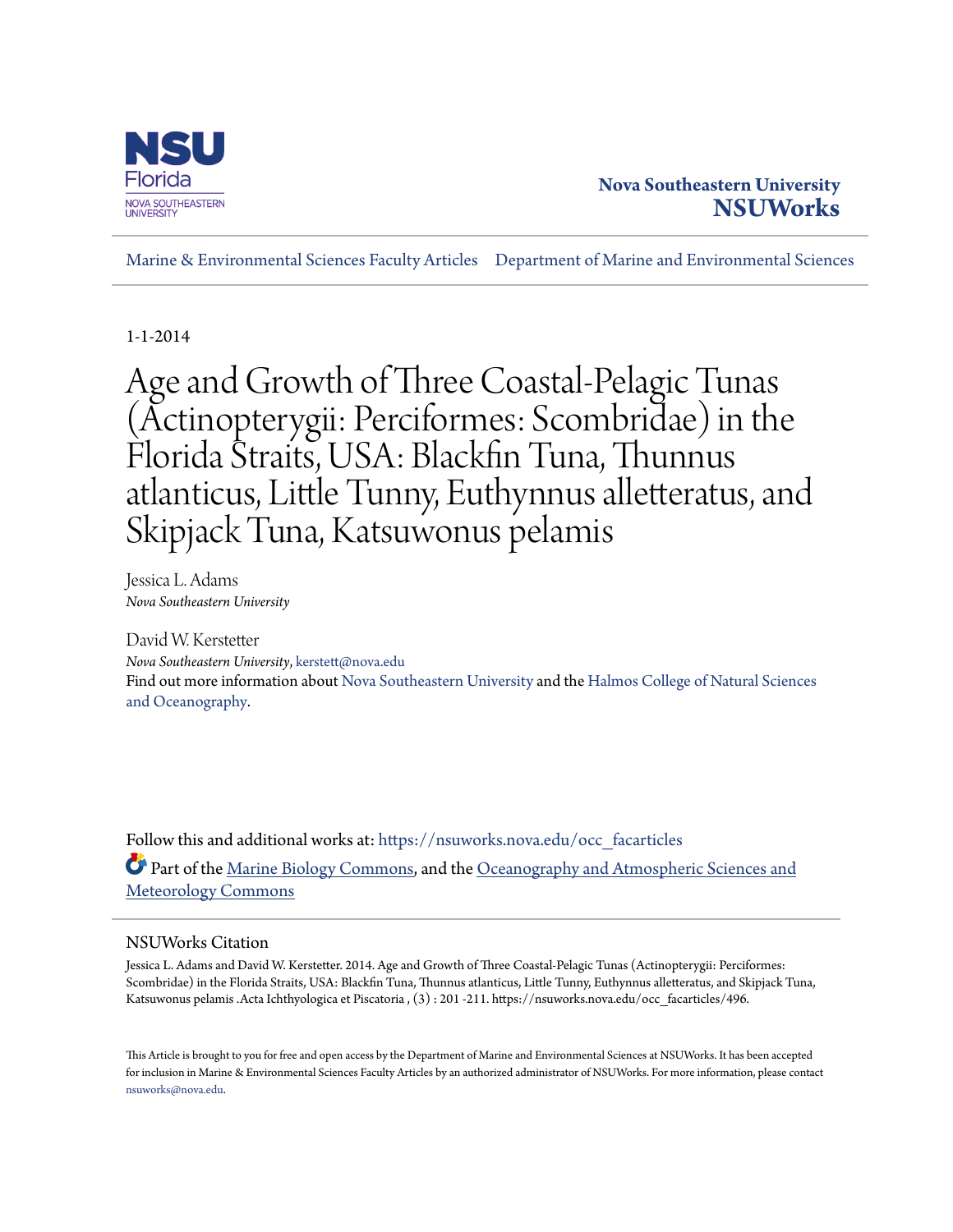## **AGE AND GROWTH OF THREE COASTAL-PELAGIC TUNAS (ACTINOPTERYGII: PERCIFORMES: SCOMBRIDAE) IN THE FLORIDA STRAITS, USA: BLACKFIN TUNA,** *THUNNUS ATLANTICUS***, LITTLE TUNNY,** *EUTHYNNUS ALLETTERATUS***, AND SKIPJACK TUNA,** *KATSUWONUS PELAMIS*

## Jessica L. ADAMS<sup>1</sup> and David W. KERSTETTER<sup>2\*</sup>

<sup>1</sup> *Florida Fish and Wildlife Conservation Commission, Fish and Wildlife Research Institute, Senator George G. Kirkpatrick Marine Lab, 11350 SW 153rd Court, Cedar Key, FL 32625, USA* <sup>2</sup> *Nova Southeastern University Oceanographic Center, 8000 North Ocean Drive, Dania Beach, FL 33004, USA*

Adams J.L., Kerstetter D.W. 2014. Age and growth of three coastal-pelagic tunas (Actinopterygii: Perciformes: Scombridae) in the Florida Straits, USA: blackfin tuna, *Thunnus atlanticus*, little tunny, *Euthynnus alletteratus*, and skipjack tuna, *Katsuwonus pelamis*. Acta Ichthyol. Piscat. 44 (3): 201–211.

**Background.** Understanding the life history of a species is essential for fully understanding its role within an ecosystem. However, many of the fish species of high ecological value have not been studied due to their less prominent roles in local recreational and commercial fisheries in comparison to other targeted species. These valuable fishes are also important trophic linkages between small neritic fishes and large, economically valuable apex predators. This study describes for the first time the yearly age and growth patterns of three small tuna species inhabiting South Florida (USA) waters: blackfin tuna, *Thunnus atlanticus* (Lesson, 1831); little tunny, *Euthynnus alletteratus* (Rafinesque, 1810); and skipjack tuna, *Katsuwonus pelamis* (Linnaeus, 1758).

**Materials and methods.** Tuna specimens were collected in two ways: via donations obtained from various fishing tournaments and charter captains in the areas of the Florida Straits as well as hook-and-line catches performed especially for this project. Age determination was based on sagittal otolith hyaline deposition patterns. Marginal increment analysis was used as an indirect validation method. Growth parameters were determined by comparison of the fish fork length and the hyaline band measurements.

**Results.** Two hyaline bands formed each year in all three species—one in winter and one in summer. The von Bertalanffy growth equation produced a growth rate for each species: blackfin tuna,  $L_{\infty} = 95.34$  cm,  $K = 0.28$ , and  $t_0 = -1.53$ ; little tunny,  $L_\infty = 77.93$  cm,  $K = 0.69$ , and  $t_0 = -0.69$ ; and skipjack tuna,  $L_\infty = 112.76$  cm,  $K = 0.24$ , and  $t_0 = -1.70$ . Parameters of each resulting von Bertalanffy equation were compared among species showing that little tunny grew the fastest, but skipjack had the largest estimated size. Results were also compared with growth rates currently used in stock assessments by fisheries management organizations, such as the International Commission for the Conservation of Atlantic Tunas (ICCAT).

**Conclusion.** Sectioned otoliths indicate two bands a year for these three species in the Florida Straits. Results were comparable to other studies, with a similar finding of two bands per year in hard parts for these species. Further knowledge of these populations will aid in stock assessments for these species and the ongoing shift to ecosystem-based management plans.

**Keywords:** age and growth, Atlantic, otoliths

#### **INTRODUCTION**

An insightful start to understanding a species' role within an ecosystem is describing its life history. With overfishing and stock depletion in many of the world's fisheries, there have been suggestions of ecosystem-based management, but there are frequently many gaps in the knowledge of smaller, less targeted species in an ecosystem (Richardson et al. 2010). Ecosystem-based manage-

ment has been suggested due to the apparent ineffectiveness of single-species management, despite the fact that there is much to learn about the marine ecosystem as a whole (Botsford et al. 1997, Pikitch et al. 2004).

Coastal-pelagic fishes are broadly defined as those inhabiting open ocean (pelagic) waters near the surface, but remaining relatively near coastal areas. Small tunas are typically defined as species that reach maximum size

<sup>\*</sup> Correspondence: Dr. David W. Kerstetter, Nova Southeastern University Oceanographic Center, 8000 North Ocean Drive, Dania Beach, FL 33004, USA, phone +1-954-262-3664, fax: +1-954-262-4098, e-mail: (DWK) *kerstett@nova.edu*, (JLA) *ja1082@nova.edu*.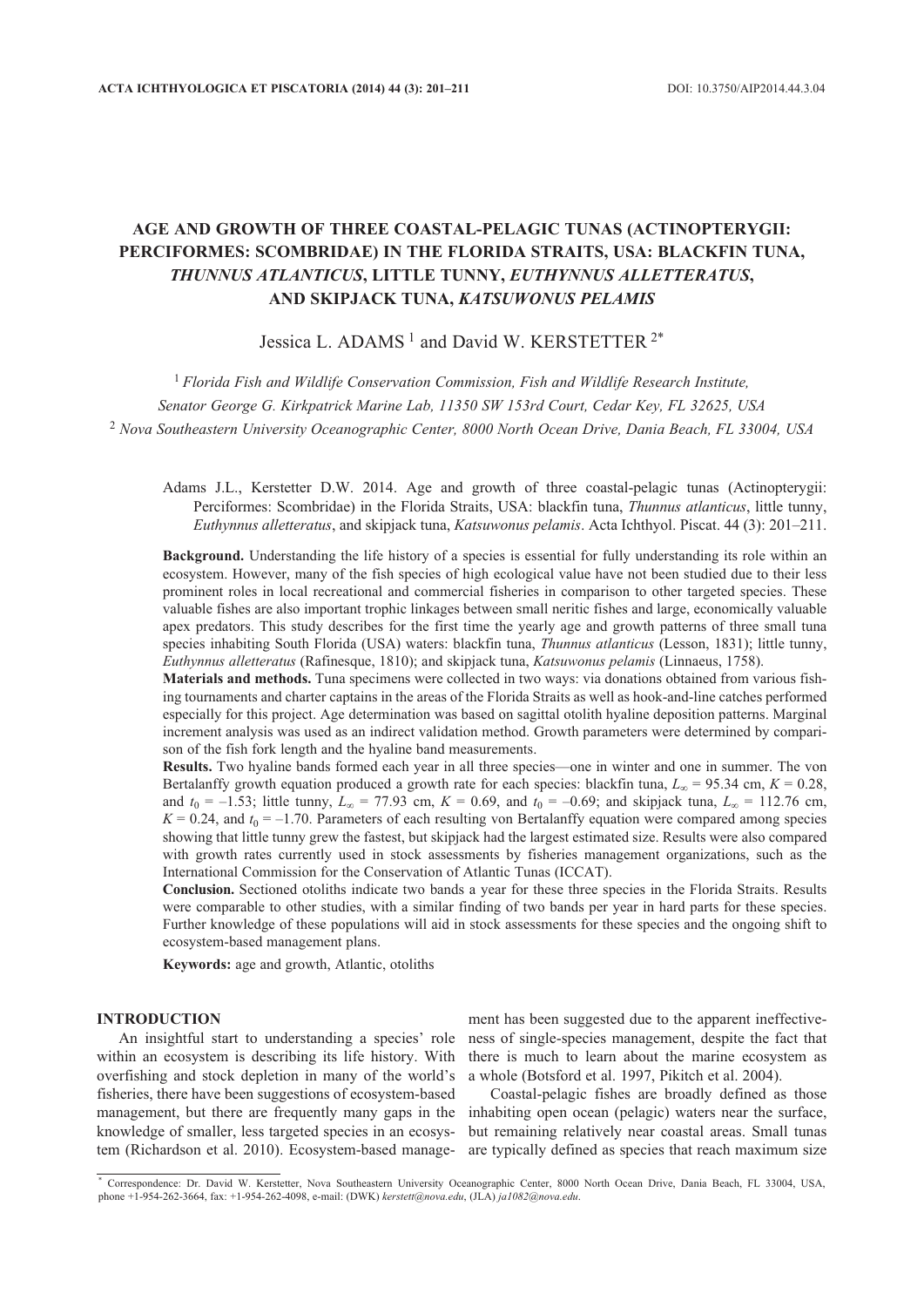at 5 kg or less (Menard et al. 2000). Small tunas are seasonally important to artisanal and recreational fisheries in many areas around the Atlantic Ocean. Seasonal changes in abundance in coastal areas are attributed to the tunas' migratory tendencies (James et al. 1988). Small tunas such as blackfin tuna, little tunny, and skipjack tuna are important in Florida, either as target species themselves or as bait, in addition to being prey for larger, targeted species such as blue marlin, *Makaira nigricans* Lacepède, 1802, or sailfish, *Istiophorus platypterus* (Shaw, 1792). Some life history aspects have been described for a few of these small tuna species in the Atlantic and surrounding areas; however, these have generally been for populations and species in the Mediterranean Sea, while only limited studies have come from the western North Atlantic and Gulf of Mexico populations (Table 1).

For the small tunas within the US coastal–pelagic complex, what little domestic fisheries regulation that does exist simply groups these tunas together into a general small-tuna complex, with no differentiation between species. Currently there is no federal management for blackfin tuna or little tunny and no federal or state regulations for skipjack tuna, though some states have limited regulations. In this case, a comparison of these agegrowth parameters may allow more defined harvest regulations on a species-specific basis. Differences in current measures of growth rates could require a re-evaluation of the current stock assessment for the species. Of the three study species, only the skipjack tuna is included in the Highly Migratory Species (HMS) management regime as implemented by the US National Marine Fisheries Service (NMFS) and ICCAT via recommendations extrapolated from stock assessments by NOAA\*. The other two

species are not currently regulated for the US Atlantic fisheries.

This project focused upon blackfin tuna, *Thunnus atlanticus* (Lesson, 1831), little tunny, *Euthynnus alletteratus* (Rafinesque, 1810), and skipjack tuna, *Katsuwonus pelamis* (Linnaeus, 1758). Though there have been a few age-growth studies done on them, these small tuna species do not have many recent data and almost no studies have been done in the western Atlantic populations (see Table 1). This study describes the age and growth rates of these tunas and compares their growth parameters. Because they co-occur within the study area, the study also compares the values between the three species of the von Bertalanffy equations-derived growth rates (*K*), the estimated age at *L∞* in the von Bertalanffy equation, and the timing of band formation on the otoliths, including whether the time of band formation differs between species. Patterns of band formation for each of the three species are also described for the area of the Florida Straits and compared to patterns observed in other areas through past studies.

#### **MATERIALS AND METHODS**

**Sample collection.** The study area was primarily the Florida Straits, which is located between Cuba on the south, the Bahamas on the east, and Florida on the west and north. This project sampled 207 blackfin tuna (in respective calendar quarters— $Q1 = 44$ ,  $Q2 = 102$ ,  $Q3 = 9$ ,  $Q4 = 52$ , 203 little tunny  $(Q1 = 3, Q2 = 71, Q3 = 110,$  $Q4 = 19$ ), and 76 skipjack tuna ( $Q1 = 6$ ,  $Q2 = 7$ ,  $Q3 = 43$ ,  $Q4 = 20$ ) (Figs. 1 and 2). Individual tunas were collected in the general Florida Straits area. The majority of samples were obtained as a pre-filleted or "loined head and

#### **Table 1**

Published records on ageing studies of small tuna (blackfin tuna, *Thunnus atlanticus*; little tunny, *Euthynnus alletteratus*; and skipjack tuna, *Katsuwonus pelamis*) in the Atlantic Ocean and surrounding waters

| <b>Species</b>                                                      | $\boldsymbol{N}$ | Sample dates                 | Ageing method                  | Location                            | Paper                   |
|---------------------------------------------------------------------|------------------|------------------------------|--------------------------------|-------------------------------------|-------------------------|
|                                                                     |                  |                              |                                |                                     |                         |
| Thunnus atlanticus                                                  | 76               | Nov 1999–Jan 2001<br>(daily) | Otoliths                       | Martinique Island Doray et al. 2004 |                         |
| Thunnus atlanticus                                                  | 15               |                              | Otoliths.<br>vertebrae, spines | West Indies                         | Neilson et al. 1994     |
| Thunnus atlanticus                                                  |                  | 1979                         | <b>Spines</b>                  | Cuba                                | García Coll et al. 1984 |
| Euthynnus alletteratus                                              | 413              | Jan 2008-Dec 2009            | <b>Spines</b>                  | Mediterranean                       | Hajjej et al. 2012      |
| Euthynnus alletteratus                                              | 105              | $2003 - 2006$                | <b>Spines</b>                  | Mediterranean                       | Valeiras et al. 2008    |
| <i>Euthynnus alletteratus</i> $1454 + 145$ Apr 1994–May 1998 Spines |                  |                              |                                | Mediterranean<br>& Aegean Sea       | Kahraman and Oray 2001  |
| Euthynnus alletteratus                                              | $200 + 150$      | $1987 - 1989$ (daily)        | Otoliths                       | Mississippi<br>& Gulf of Mexico     | Allman and Grimes 1998  |
| Katsuwonus pelamis                                                  | 613              | 1986–1988                    | <b>Spines</b>                  | <b>SW</b> Atlantic                  | Andrade and Kinas 2003  |
| Katsuwonus pelamis                                                  | 4084             | 1960–2002                    | Tagging                        | E Atlantic                          | Gaertner et al. 2008    |
| Katsuwonus pelamis                                                  | 558              | 1964–1965                    | <b>Spines</b>                  | North Carolina                      | <b>Batts</b> 1972       |

*N* = number of individuals aged for each study; Two *N*-values correspond respectively to the two locations listed in the study; Note that all of these prior studies focused on a single species.

<sup>\*</sup> http://www.nmfs.noaa.gov/sfa/hms.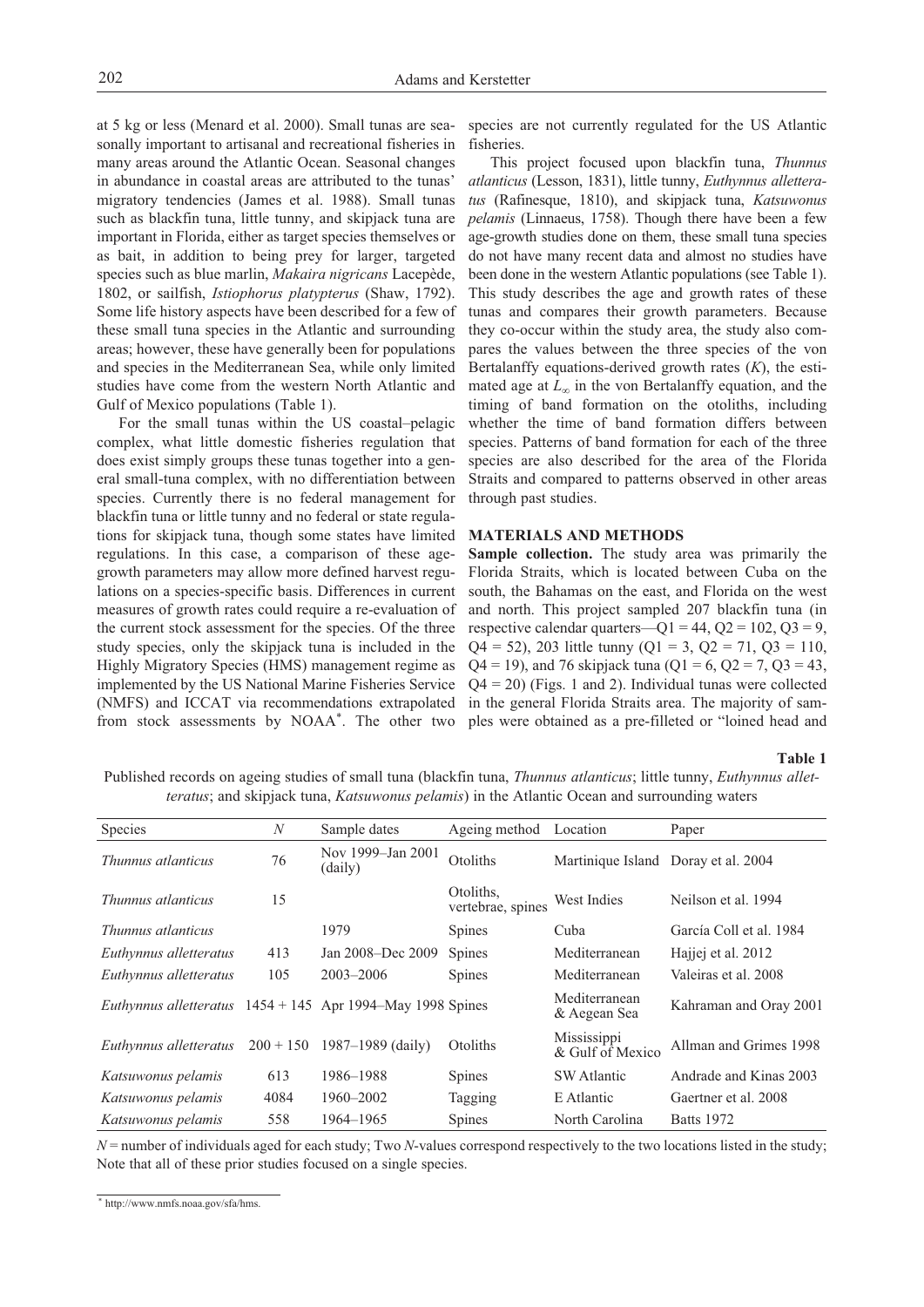skeleton" (so-called "racks") with any remaining viscera attached. The head and the rest of the axial skeleton remained intact other than the removal of the dorsal musculature; total and fork lengths of "racks" and whole tunas were therefore assumed to be equal. Samples were obtained from local charter vessels and recreational anglers in Miami and Fort Lauderdale, as well as several local fishing tournaments from Monroe, Dade, and Broward counties in South Florida (USA) as donations. Individuals were also caught by rod-and-reel off a Nova Southeastern University (NSU) research vessel using local standard techniques and lures.

**Laboratory processing.** Standard-, fork-, and total length of each tuna were recorded in cm. When measurements were possible, pre-anal-, pre-dorsal-, pre-pelvic-, pre-pectoral length, body depth, head length, pre-orbital length, eye diameter, and upper jaw length were also recorded in cm. Measurements were taken from the snout to the beginning of the body part. Specifically, pre-anal length was measured from the snout down the midline of the body to insertion of the anal fin, head length was measured to the end of the operculum, and body depth was measured from the dorsal to the ventral of the fish in the widest place, typically near the center of the first dorsal (Anderson and Neumann 1996). These made it possible to estimate the fork length of individuals that were obtained as only heads. For the 18 individuals obtained as heads only, eye diameter, pre-orbital length, upper-jaw length, and head length, measurements were taken; when possible, pre-pectoral-, pre-dorsal-, and pre-pelvic lengths were also taken. Sex was determined via direct gonad observation.

**Ageing.** Yearly age was estimated based on sagittal otoliths. The sagittal otoliths were removed via a transverse section though the dorsal side of the brain cavity and pulled out through the utricle with forceps. Using a paintbrush, they were rinsed in tap water and removed of any excess tissue, then stored dry in separate vials for each individual fish. Otoliths were embedded in a 2-part epoxy resin consisting of Araldite 502 and Aradur 956-2 and cut with a low-speed Isomet-type saw (South Bay Technology, Inc., Model 650) transversally through the core, then the sections were glued to a microscope slide (Doray et al. 2004). Four blades were used in order to obtain three simultaneous sections with spacers in between, creating 0.3–0.4 µm sections. Sections were then rinsed in tap water, dried, and glued to a slide using Flo-texx (Thermoshandon) mounting medium. Readings were done on the section containing the core while using the other two sections for comparison. Alternating hyaline and opaque bands were present on the otoliths of all three species. Counts were done starting from the core and counting completed hyaline bands using an Olympus CX31 microscope and images were taken using an Infinity 1 Olympus U-TV0.6XC camera at 5× magnification. The images were then analyzed using the software Infinity Analyze (Version 5.0.3) to determine the marginal increment width. Hyaline bands were chosen due to them being the darker, thinner of the two bands. The darker color was most likely due to a higher density than the opaque bands and corresponding to a slower growth period (Campana 2001).

Marginal increment analysis (MIA) was done via measurements from the core to the edge of the otoliths and complete bands in the otoliths (Lessa and Duarte-Neto 2004, Zaboukas and Megalofonou 2007). Each otolith was read twice by the same reader, a month apart,



**Fig. 1.** Length frequencies of blackfin tuna (*Thunnus atlanticus*), little tunny (*Euthynnus alletteratus*), and skipjack tuna (*Katsuwonus pelamis*) that were aged in the presently reported study; Fork length is in groupings of 10 cm with the upper cap of the range representing the group (i.e., "30" represents individuals 20–30 cm FL)



**Fig. 2.** Map of the southeastern United States where tuna samples were obtained; Numbers are indicated for each species where BLK is blackfin tuna (*Thunnus atlanticus*), LTA is little tunny (*Euthynnus alletteratus*), and SKJ is skipjack tuna (*Katsuwonus pelamis*)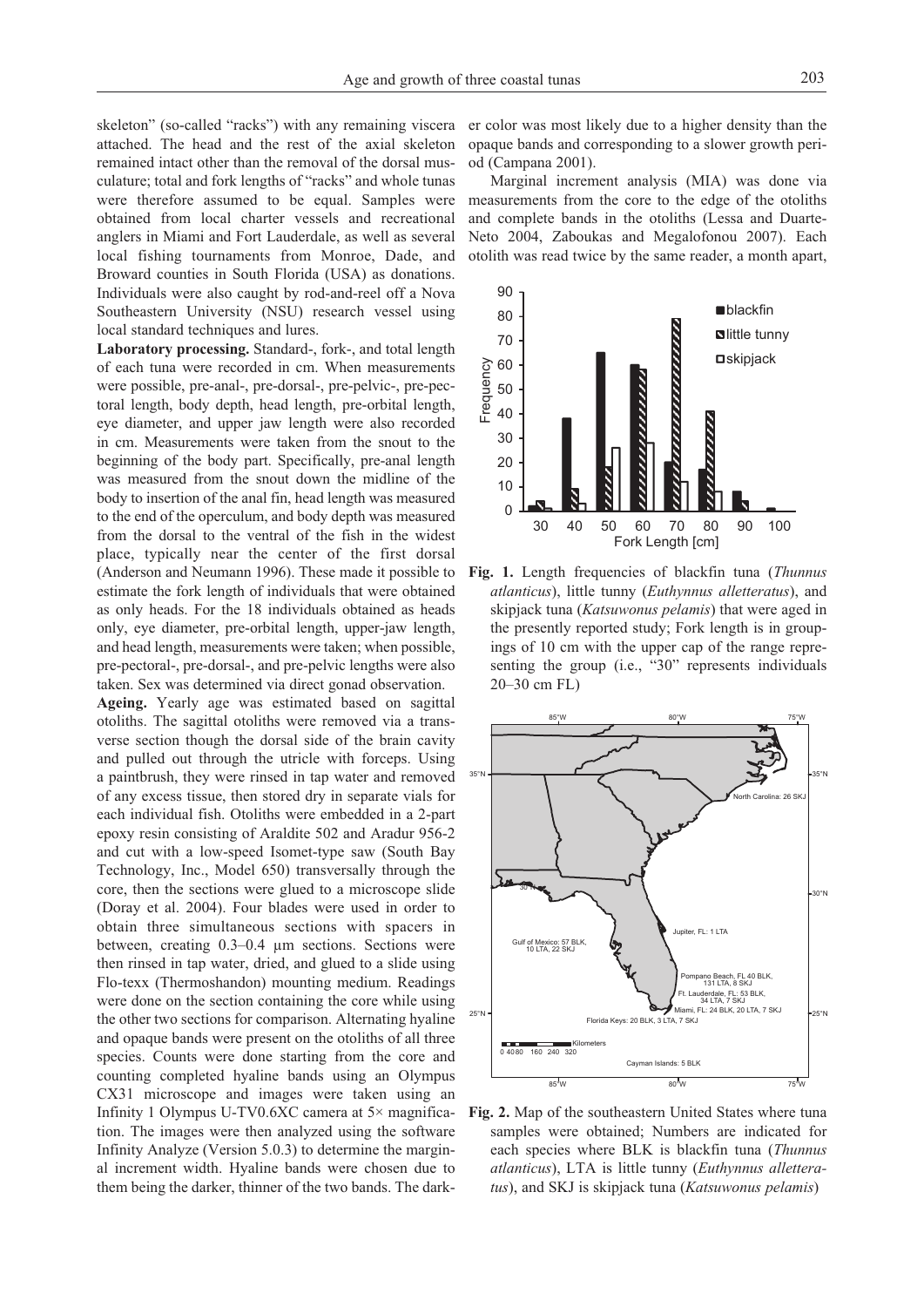without knowledge of the fish size, sex, catch date, or any previous readings (Gillanders et al. 1999). If the two initial readings did not agree, a third reading was done; if still no agreement, the individual was not included in the analysis. Growth parameters were determined by comparison of fish fork length to otolith band count measurements; resulting comparisons produced a growth rate for the species. An index of percent error was also calculated to compare the reproducibility of age determination between two readings:

$$
IPAE = \frac{100}{N} \sum_{j=1}^{R} \left[ \frac{1}{R} \sum_{i=1}^{R} \frac{|X_{ij} - X_j|}{X_j} \right]
$$

where  $N$  is the sample size,  $R$  is the number of readings performed on an otolith, *Xij* is the *i*th count done in the *j*th individual (Beamish and Fournier 1981).

**Data analysis.** Fork length (FL) was calculated from other measurements taken for individuals that were missing a fork length measurement. Linear regressions were calculated for each measurement type against FL for each species (Table 2). If the coefficient of determination  $(R^2)$  $was > 0.80$ , the model was considered to explain a significant amount of the variation between the measurements. For individuals obtained as heads only, a mean of the values determined from the regression equations of the measurements taken with significant coefficients of determination were used at the calculated FLs. Regressions with coefficients less than 0.80 were only used if a measurement was not available corresponding to a regression with a higher coefficient of determination.

Analysis consisted of age validation via marginal increment analysis. Though an exact calendar-age for a fish cannot be determined, a comparison of the growth rates between species can be made. The marginal increment ratio (MIR) was calculated using the equation:

$$
MIR = \frac{(OD - D_n)}{(D_n - D_{n-1})}
$$

where OD is the distance to the edge of the otolith lengthwise,  $D_n$  is the distance to the last completed hyaline band, and  $D_{n-1}$  is the distance to the previous completed band (Lessa and Duarte-Neto 2004, Zaboukas and Megalofonou 2007). The MIR was plotted against calendar quarter as well as month to determine the time of band formation (Das 1994). The MIR was also plotted against South Florida seasons, where winter included December, January, and February; spring included March, April, and May; summer included June, July, and August; and autumn included September, October, and November. The seasons were grouped this way due to the general temperature trends of the local area as well as balancing out the distributions of the appearance of each species in the samples. This analysis was not used due to the end and beginning of band formation clearly being present in the same defined season, resulting in the overall *P*-values not being significant at the *P* < 0.05 level for all three species. ANOVA and Tukey's tests were performed to determine if there were differences between quarters and between which quarters those differences were significant.

Age and growth information was determined by applying the von Bertalanffy growth function to the otolith and length data (Doray et al. 2004):

$$
L_{(t)} = L_{\infty} \left[ 1 - e^{-K(t - t_0)} \right]
$$

This equation determines the maximum length (*L∞*) and the growth rate  $(K)$ . The  $t_0$  term is an estimated age of which a fish length is equal to zero (Haddon 2001).

#### **RESULTS**

All three tuna species had otolith sections of similar shape. though the whole otoliths varied in appearance (Fig. 3).

**Table 2**

Regression equations for three species of small tunas (blackfin tuna, *Thunnus atlanticus*; little tunny, *Euthynnus alletteratus*; and skipjack tuna, *Katsuwonus pelamis*) in the western North Atlantic to determine fork length measurements from other length measurements, used for samples obtained as heads only

| Measurement         | Thunnus atlanticus  |       | Euthynnus alletteratus |       | Katsuwonus pelamis  |       |
|---------------------|---------------------|-------|------------------------|-------|---------------------|-------|
|                     | Regression          | $R^2$ | Regression             | $R^2$ | Regression          | $R^2$ |
| Total length        | $v = 0.94x - 0.84$  | 0.99  | $v = 0.96x - 1.03$     | 0.99  | $v = 0.97x - 1.31$  | 0.99  |
| Standard length     | $v = 1.08x - 0.05$  | 0.99  | $v = 1.04x + 1.63$     | 0.98  | $v = 1.02x + 3.19$  | 0.96  |
| Pre-anal length     | $v = 1.54x + 1.64$  | 0.92  | $v = 1.27x + 12.45$    | 0.79  | $v = 1.10x + 13.15$ | 0.76  |
| Pre-dorsal length   | $v = 2.56x + 8.76$  | 0.62  | $v = 3.03x + 9.56$     | 0.80  | $v = 2.17x + 12.37$ | 0.82  |
| Pre-pelvic length   | $v = 3.02x + 3.30$  | 0.90  | $v = 2.90x + 12.47$    | 0.78  | $v = 1.67x + 23.51$ | 0.73  |
| Pre-pectoral length | $v = 3.38x + 0.26$  | 0.94  | $v = 3.41x + 5.76$     | 0.88  | $v = 2.07x + 17.51$ | 0.79  |
| Body depth          | $v = 2.06x + 19.78$ | 0.79  | $v = 2.12x + 25.07$    | 0.59  | $v = 1.67x + 28.90$ | 0.74  |
| Head length         | $y = 3.48x + 1.81$  | 0.92  | $v = 3.49x + 7.44$     | 0.86  | $v = 2.50x + 13.76$ | 0.82  |
| Pre-orbital length  | $v = 10.23x + 5.53$ | 0.90  | $v = 9.60x + 18.24$    | 0.79  | $v = 9.58x + 7.78$  | 0.80  |
| Eye diameter        | $v = 23.05x - 8.78$ | 0.78  | $v = 24.42x + 7.32$    | 0.45  | $v = 25.50x - 3.46$ | 0.61  |
| Upper jaw length    | $v = 8.36x + 6.33$  | 0.78  | $v = 8.69x + 11.31$    | 0.82  | $v = 6.39x + 19.44$ | 0.78  |

In each equation, *y* is the resulting FL calculated from the corresponding length measurement *x*.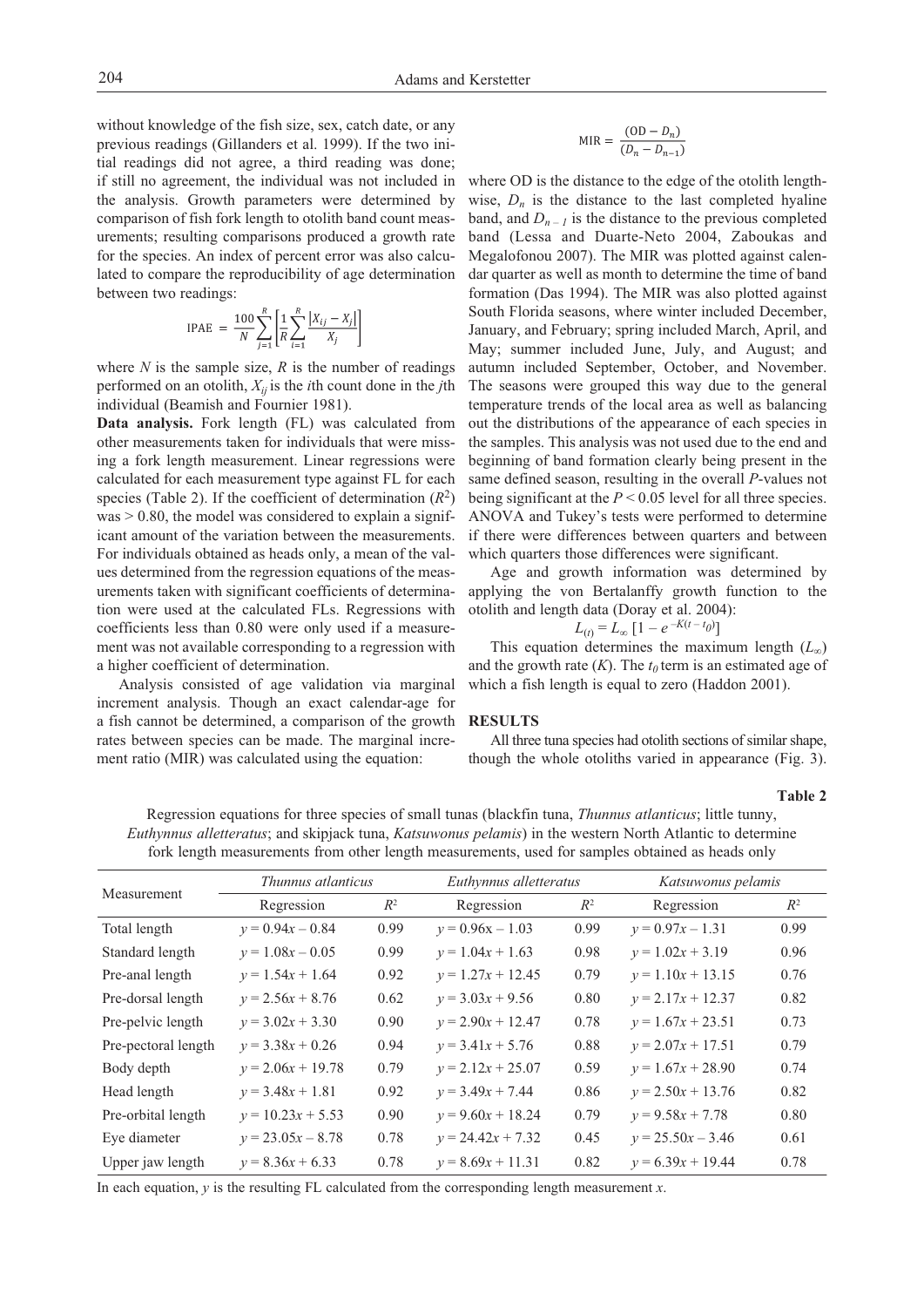The ventral side was wider and more clearly marked than the dorsal side. The distal, dorsal side of the otoliths developed an additional bump near the core region towards the posterior of the otolith. A similar variation to the edge of an otolith was seen in all three species with increasing size. The edge, in particular the ventral edge, for all three species would develop curves or bumps along with linear or physical division of the otolith that occurred at the convex points of the bumps, looking similar to fingers lined up next to each other. In some cases, the first "finger" next to the sulcus would have a physical space between it and the subsequent fingers; up to six "fingers" were seen to develop on the ventral side and up to four on the dorsal. Banding patterns would often become confined to one of the outer or center fingers with increasing age.

**Blackfin tuna,** *Thunnus atlanticus***.** A total of 212 specimens of blackfin tuna were collected, though useable otoliths were only extracted from 207 individuals (29.5 to 92 cm FL). Regressions with coefficients of determination found to significantly explain the variation with fork length were the measurements of total length  $(R = 0.99)$ , standard length ( $R = 0.99$ ), pre-anal length ( $R = 0.92$ ), prepelvic length ( $R = 0.90$ ), pre-pectoral length ( $R = 0.94$ ), head length ( $R = 0.92$ ), pre-dorsal length ( $R = 0.88$ ), body depth  $(R = 0.80)$ , and pre-orbital length  $(R = 0.89)$ . Lengths of individuals with omitted fork length data were calculated from the mean of values obtained from the linear regression equations with significant coefficients of determination corresponding to measurements that were present in the data.

The first two to four bands on the otolith appeared either very wide or as multiple fine bands close together. These bands also had larger opaque zones in between them than future bands. The first and second as well as the third and fourth bands occurred closer to each other than the second and third bands. In some instances, a wider opaque band occurred between the first and second hyaline bands, with a smaller opaque zone between the second and third. Subsequent bands appeared more defined and evenly spaced, though they did not always continue across the entire otolith. The ventral edge of the otolith divided into two to six fingers with increasing otolith size. A gap between fingers was occasionally observed. Hyaline band formation often only continued up the outermost or one of the middle fingers with increasing size and rarely appeared on the innermost finger once distinct, regular bands began to form.

Of the otoliths sectioned, 99% resulted in an age determination in  $1-3$  readings, with  $43\%$  requiring a third reading. The index of percent error for the sample was 13.3%. The ANOVA found a significant effect of calendar quarter on the MIR at the  $P \le 0.05$  level for the conditions [ $F$  $(3, 125) = 26.90, P < 0.0001$ . Tukey's test indicated that quarters one and three were significantly different from quarters two and four. The 95% confidence intervals produced by Tukey's test between quarters one and two were 0.36 to 0.72, between quarters two and three were  $-0.05$ to 0.96, between quarters three and four were 0.05 to 1.07,

and between quarters four and one were 0.45 to 0.85. Minimum marginal increment values occur in quarters one and three, indicating hyaline band formation in both winter and summer. Though the months of January and July are missing from the graph, a more detailed trend of increment formation can be seen when MIR is graphed against month instead of quarter (Fig. 4). The ANOVA found a significant effect of calendar month on the MIR at the *P* < 0.05 level for the conditions  $[F(9, 119) = 21.78$ , *P* < 0.0001]. Tukey's test indicated that the months of June and November were significantly different than the months adjacent to them. The 95% confidence intervals produced by Tukey's test between May and June were 0.08 to 0.57, between June and August were 0.17 to 1.66, between October and November were 0.02 to 0.52, and between November and December were 0.52 to 1.99, indicating hyaline band completion in both June and November. The calculated von Bertalanffy parameters were  $L_{\infty}$  = 95.34 cm,  $K$  = 0.28, and  $t_0$  = –1.53 (Fig. 5). When separated by sex the parameters for the male  $(N = 114)$ 



**Fig. 3.** Sectioned otoliths for the three small tuna species in the presently reported study from the western North Atlantic: (**A**) otolith of blackfin tuna (*Thunnus atlanticus*), (**B**) otolith of little tunny (*Euthynnus alletteratus*), and (**C**) otolith of skipjack tuna (*Katsuwonus pelamis*)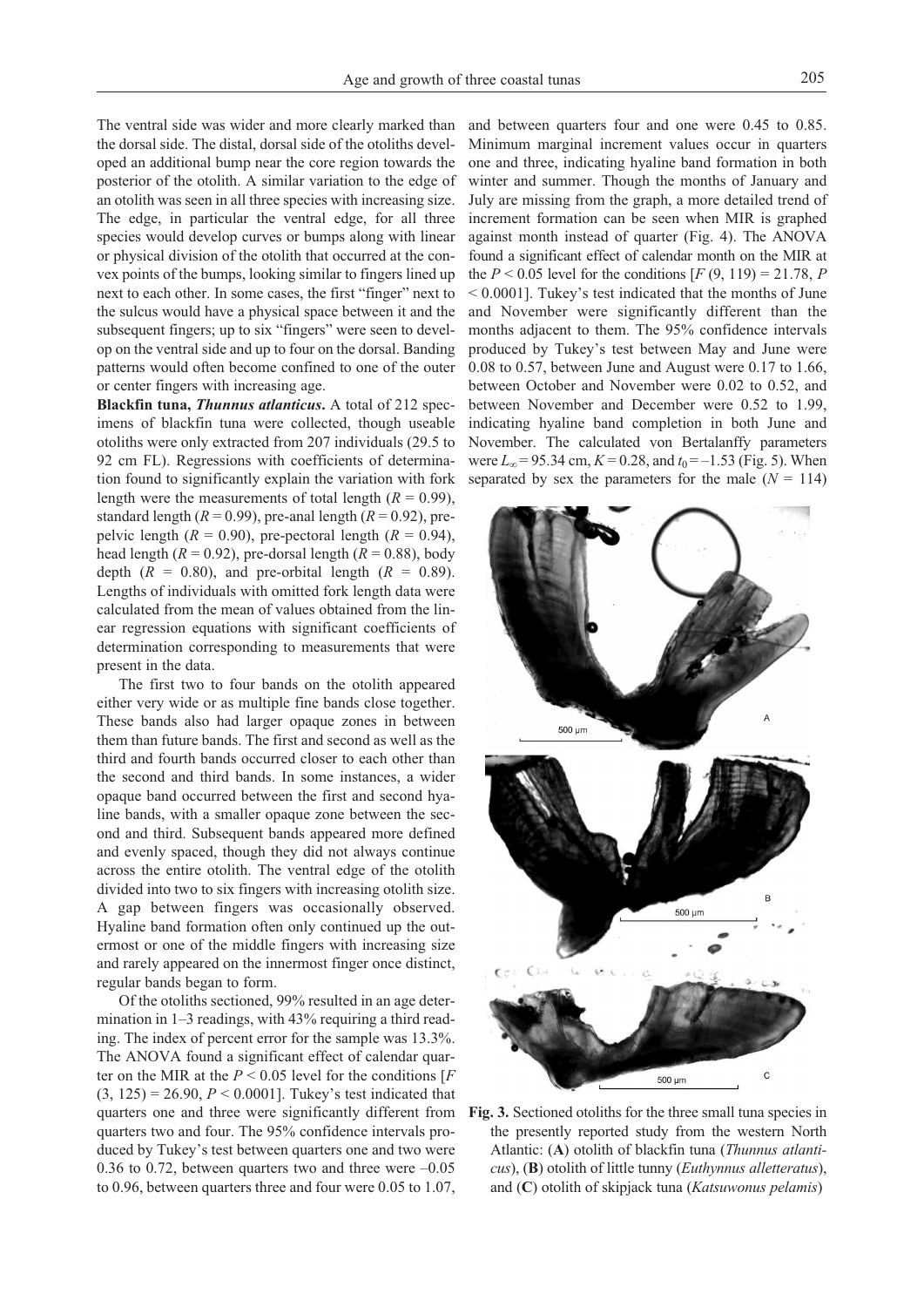curve were  $L_{\infty}$  = 118.57 cm,  $K$  = 0.15, and  $t_0$  = –2.25, and The 95% confidence intervals produced by Tukey's test the parameters for the female ( $N = 51$ ) curve were  $L_{\infty} =$ 88.62 cm,  $K = 0.30$ , and  $t_0 = -1.58$ . The oldest blackfin tuna in this study was aged at 7.5 years and measured 80 cm FL.

**Little tunny,** *Euthynnus alletteratus***.** A total of 213 little tunny were collected and otoliths were successfully extracted from 203 of the specimens (25 to 83.2 cm FL). Regressions with coefficients of determination found to significantly explain the variation with fork length were the measurements of total length  $(R = 0.99)$ , standard length ( $R = 0.98$ ), pre-pectoral length ( $R = 0.92$ ), head length  $(R = 0.91)$ , pre-anal length  $(R = 0.81)$ , pre-dorsal length ( $R = 0.84$ ), pre-pelvic length ( $R = 0.83$ ), pre-orbital length  $(R = 0.83)$ , and upper jaw length  $(R = 0.87)$ . Regressions of fork length with body depth  $(R = 0.65)$  and eye diameter  $(R = 0.49)$  produced coefficients of variation less than 0.70. Lengths of individuals with omitted fork length data were calculated from the mean of values obtained from the linear regression equations with significant coefficients of determination corresponding to measurements that were present in the data.

The first two to three bands often occurred between blotchy check marks or in close proximity to false bands. Hyaline bands became more regular and distinct as the fish aged. The innermost finger on the ventral side of the otolith often grew separately from the rest and sometimes the dorsal side would do the same. Hyaline bands were often observed on the innermost ventral finger corresponding to older, regular bands, but only occasionally exhibited a mark corresponding to the first few bands.

Of the otoliths sectioned, 99% resulted in an age determination in 1–3 readings, with 37% requiring a third reading. The index of percent error was 6.7%. The ANOVA found a significant effect of calendar quarter on the MIR at the *P* < 0.05 level for the conditions  $[F(3, 169) = 238.51]$ , *P* < 0.0001]. Tukey's test indicated that quarters one and three were significantly different from quarters two and four. The 95% confidence intervals produced by Tukey's test between quarters one and two were 0.44 to 1.02, between quarters two and three were 0.69 to 0.84, between quarters three and four were 0.66 to 0.99, and between quarters four and one were 0.46 to 1.11. Minimum marginal increment values occur in quarters one and three, indicating hyaline band formation in both winter and summer. Though the months of December, January, and February are missing from the graph, a more detailed trend of increment formation can be seen when MIR is graphed against month instead of quarter (Fig. 4). The ANOVA found a significant effect of calendar month on the MIR at the  $P < 0.05$  level for the conditions [ $F(8, 164)$ ]  $= 225.00$ ,  $P < 0.0001$ ]. Tukey's test indicated that the months of March, June, and July were significantly different than the months adjacent to than. The month of October was also significantly different than the month prior. This indicates hyaline band completion in June, but the winter quarter cannot be accurately determined due to a lack of samples from December through February.

between November and March were 0.38 to 1.11, between March and April were 0.19 to 0.64, between May and June were 0.19 to 0.50, between June and July were 0.90 to 1.06, between July and August were 0.00 to 0.19, and between September and October were 0.44 to 0.84. The von Bertalanffy parameters were  $L_{\infty}$  = 77.93 cm,  $K = 0.69$ , and  $t_0 = -0.69$  (Fig. 5). When separated by sex the parameters for the male  $(N = 121)$  curve were  $L_{\infty}$  = 87.91 cm,  $K = 0.37$ , and  $t_0 = -1.65$  and the parameters for the female ( $N = 63$ ) curve were  $L_{\infty} = 77.49$  cm,  $K = 0.64$ , and  $t_0 = -0.76$ . The oldest little tunny in this study was aged at 5 years and measured 83.2 cm FL.

**Skipjack tuna,** *Katsuwonus pelamis***.** A total of 78 skipjack tuna were collected and otoliths were pulled from 76 of the specimens (29 to 78 cm FL). Regressions with coefficients of determination found to significantly explain the variation with fork length were the measurements of total length  $(R = 0.99)$ , standard length  $(R = 0.95)$ , head length  $(R = 0.90)$ , pre-orbital length ( $R = 0.86$ ), and upper jaw length ( $R = 0.81$ ). Regressions of fork length with pre-pelvic length  $(R = 0.69)$ and eye diameter  $(R = 0.61)$  produced coefficients of varia-



**Fig. 4.** Marginal Increment Ratios (MIR) vs. month for otoliths from three coastal-pelagic small tunas from the western North Atlantic: (**A**) blackfin tuna (*Thunnus atlanticus*), (**B**) little tunny (*Euthynnus alletteratus*), and (**C**) skipjack tuna (*Katsuwonus pelamis*) per month; Minimum values indicate the beginning of a new opaque zone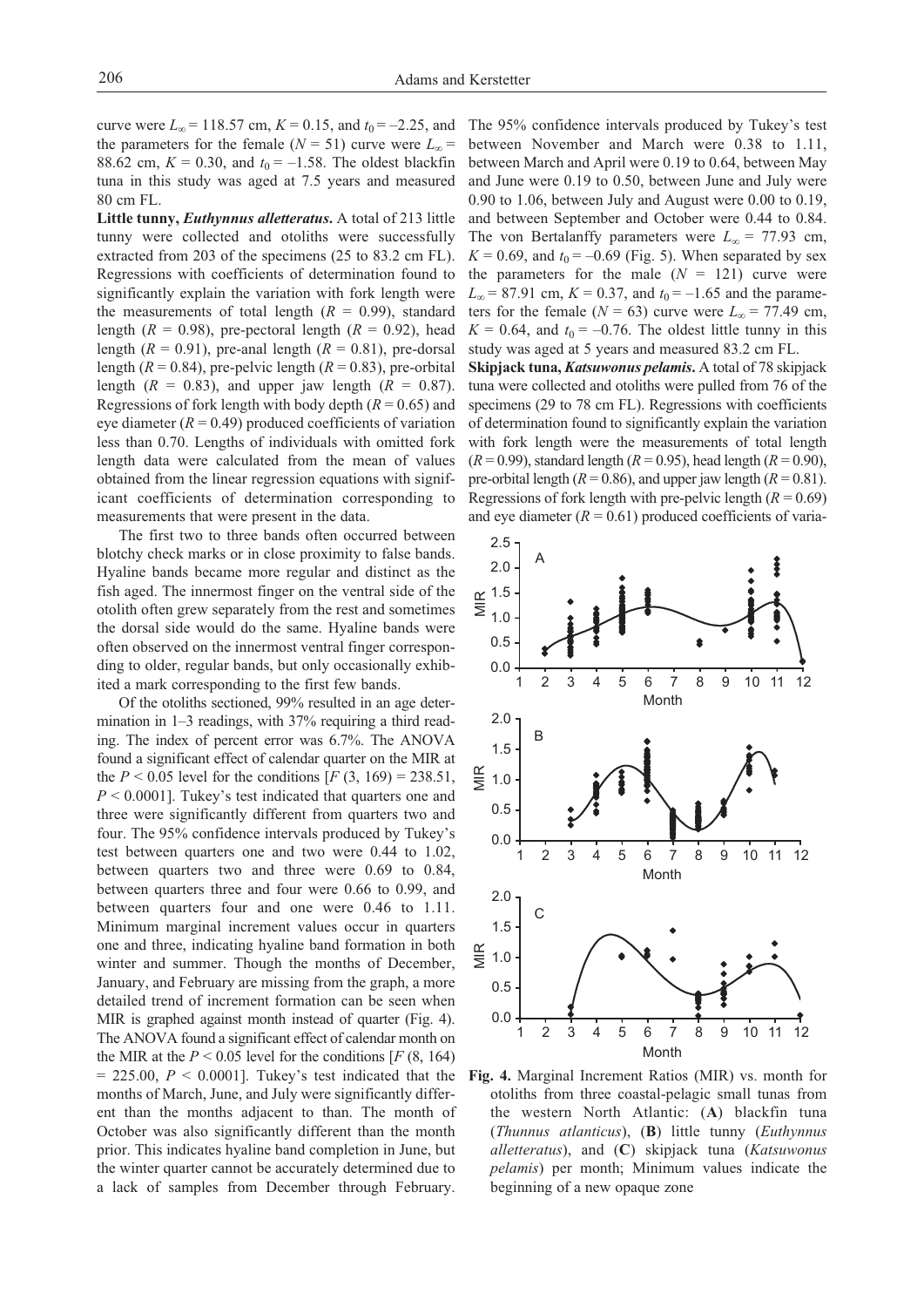tion less than 0.70. Lengths of individuals with omitted fork length data were calculated from the mean of values obtained from the linear regression equations with significant coefficients of determination corresponding to measurements that were present in the data.

Skipjack tuna otoliths were much smaller than the other two species. Banding patterns tended to stay somewhat consistent over the years, unlike the other two tunas. At times, bands occurred alternating between check marks and in other individuals hyaline bands appeared clearly across the otolith with no additional dark marks. The ventral side of the otolith was occasionally divided into up to four fingers while the dorsal side remained as one or two. The innermost finger rarely started growing separately from the rest.

Of the otoliths sectioned, 99% resulted in an age determination in 1–3 readings, with 39% requiring a third reading. The index of percent error was 7.4%. The ANOVA found a significant effect of calendar quarter on the MIR at the  $P < 0.05$  level for the conditions  $[F(3, 35) = 13.51]$ , *P* < 0.0001]. Tukey's test indicated that quarters one and three were significantly different from quarters two and four. The 95% confidence intervals produced by Tukey's test between quarters one and two were 0.38 to 1.24, between quarters two and three were 0.32 to 0.99, between quarters three and four were 0.08 to 0.70, and between quarters four and one were 0.13 to 0.95. Minimum marginal increment values occurred in quarters one and three, indicating hyaline band formation in both winter and summer. Though the months of January, February, and April are missing from the graph, a more detailed trend of increment formation can be seen when MIR is graphed against month instead of quarter (Fig. 4). The ANOVA found a significant effect of calendar month on the MIR at the  $P < 0.05$  level for the conditions  $[F(8, 30)]$  $= 62.13$ ,  $P < 0.0001$ ]. Tukey's test indicated that the months of March, July, October, and November were significantly different than the months adjacent to them. Due to the missing months, precise months of hyaline band formation cannot be determined. The 95% confidence intervals produced by Tukey's test between December and March were –0.14 to 0.56, between March and May were 0.50 to 1.03, between June and July were –0.02 to 0.71, between July and August were 0.79 to 1.45, between September and October were 0.21 to 0.63, and between October and November were 0.01 to 0.59. The von Bertalanffy parameters were  $L_{\infty}$  = 112.76 cm,  $K = 0.24$ , and  $t_0 = -1.70$  (Fig. 5). Parameters for the curves of each sex were not calculated due to the small sample size of sexed individuals ( $N_{\text{male}} = 33$ ;  $N_{\text{female}} = 30$ ). The oldest skipjack tuna in this study was aged at 3.5 years and measured 77 cm FL.

#### **DISCUSSION**

In comparison to each other, skipjack tuna produced the highest asymptotic size estimation and little tunny produced the smallest. Values obtained from this study were plotted with values obtained from other studies for comparison (Fig. 6). The value calculated for blackfin tuna was slightly higher than other studies, little tunny was lower than other studies, and skipjack fell within the range of other studies. The skipjack value was within the range of values previously calculated for the Atlantic and Pacific oceans, but was much higher than those calculated for the Indian Ocean. Most of the little tunny values



**Fig. 5.** von Bertalanffy growth curves for three coastalpelagic small tunas from the western North Atlantic (with the calculated parameters): (**A**) blackfin tuna (*Thunnus atlanticus*) (*L∞* = 95.34 cm, *K* = 0.28,  $t_0 = -1.53$ ;  $N = 207$ ), (**B**) little tunny (*Euthynnus alletteratus*) ( $L_{\infty}$  = 77.93 cm,  $K$  = 0.69,  $t_0$  = –0.69;  $N$  = 203), and (**C**)skipjack tuna (*Katsuwonus pelamis*) (*L∞* = 112.76 cm,  $K = 0.24$ ,  $t_0 = -1.70$ ;  $N = 76$ )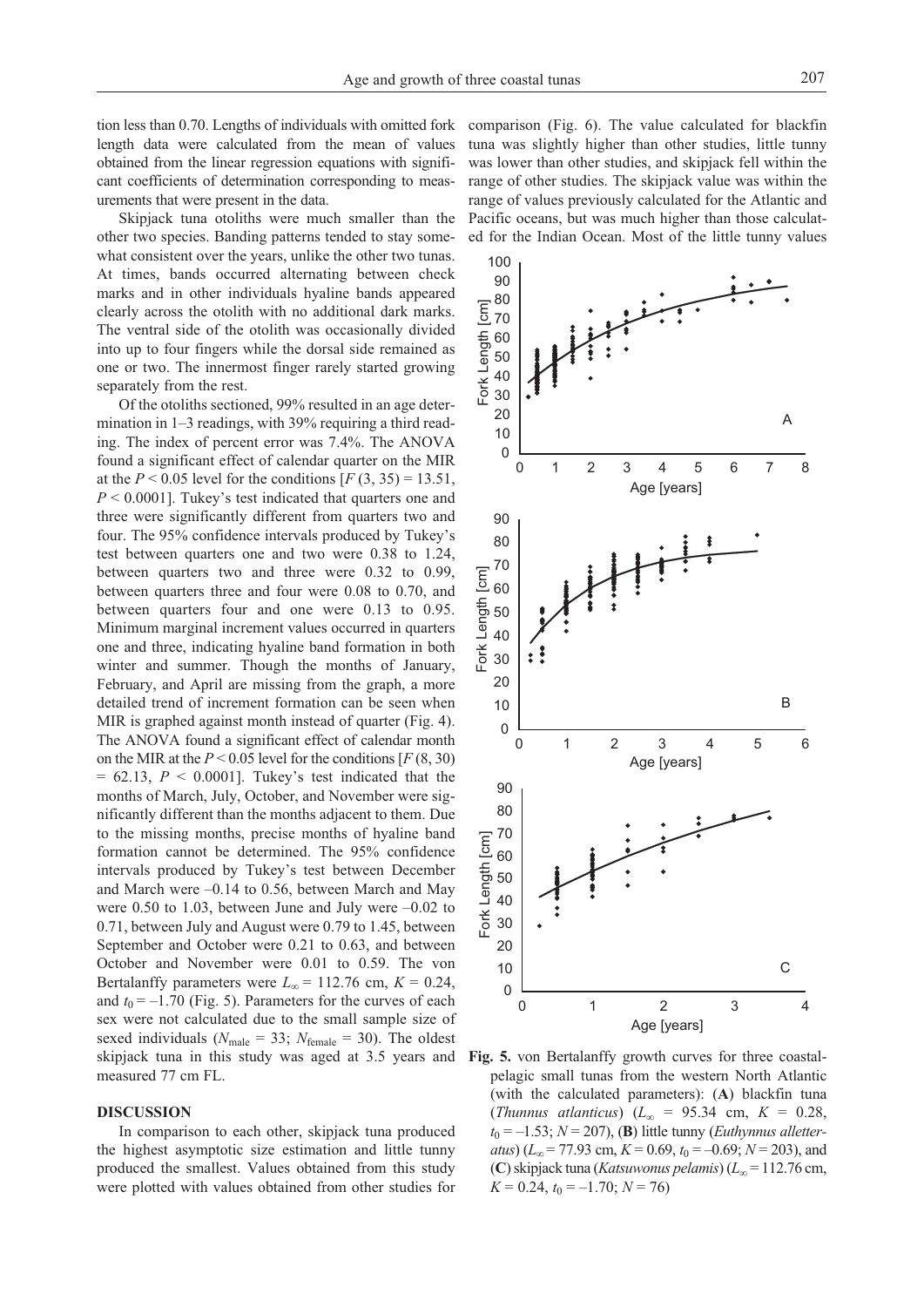were from the Mediterranean Sea, but the few that were from the Atlantic Ocean were from the northeast Atlantic. Compared to the average value from other studies in the Atlantic, this study produced values 28% higher for blackfin, 42% lower for little tunny, and 24% higher for skipjack. Compared to other studies as a global whole, this study produced values 28% higher than the average for blackfin, 34% lower for little tunny, and 22% higher for skipjack.

The differences seen in the growth parameters of this study compared to previous studies may be due to differences between study periods and locations. Growth dynamics may change over time as a population evolves due to the stress of a changing environment and changes in fishing pressure (Hoffmann and Sgrò 2011). Static or dynamic parameters in different regions may also affect the growth rate and it has been found that skipjack tuna grow larger, but slower in more temperate waters than in more tropical waters (Gaertner et al. 2008). None of these three tuna species have been observed in a trans-Atlantic migration and are often considered to consist of multiple stocks (Bard et al. 1993). This stock separation could be another explanation for the differences seen in growth parameters. The wide range of asymptotic lengths calculated from 78.4 to 142.5 cm for skipjack alone in an example of the variety that can result from various areas (Batts 1972, Chi and Yang 1973, Appukuttan et al. 1977, Uchiyama and Struhsaker 1981, Chur and Zharov 1983, Mohan and Kunhikoya 1985, James et al. 1987, Tanabe et al. 2003, Gaertner et al. 2008). The sizes and ages represented in a sample can also have an effect on the resulting von Bertalanffy curve. The most accurate curve would be produced from a large sample size from juveniles to pre-senescent adults and all ages and sizes in between. A sample that is biased to a limited size range will also result in a biased curve that will more accurately fit the growth rate during that particular time period of a population's life, but not over the average lifespan of an individual in the population.

Validation by marginal increment analysis, though it is the most common age validation method used, has its challenges and is by no means an absolute validation method (Campana 2001). A tag-recapture method would be the most beneficial, but is more difficult with pelagic and highly migratory species such as tunas. To be done effectively, however, the mark-recapture method requires the capture and tagging or marking of juvenile fish known to be less than a year old and the recapturing of individuals years later. The main reasons that the mark-recapture method was not being used in this study are the time span required to do such a study as well as tunas being highly migratory species, which further reduces the percentage of recaptured individuals.

To conduct marginal increment analysis most accurately, each age class should be analyzed and plotted separately. Due to only having a few hundred (rather than thousands) in this study's sample size, all individuals with band counts of two or more were analyzed in the same analysis. A ratio was used instead of the direct measurement of the increment in order to compensate for the fact that each opaque band becomes narrower with age. The inclusion of all ages may also explain why some quarters had a wider range of marginal increment ratios. Quarters were chosen as the primary analysis grouping because of having multiple months with no samples for each species.

Marginal increment analysis is also best used for young, fast growing species as increment deposition may change with age (Campana 2001). For the most part, the individuals in the sample were fairly young, but there were a few handfuls of individuals on the older side of the spectrum. All three of the species were observed to form two bands per year, which has also been observed in small tunas by other studies (Chi and Yang 1973, Johnson 1983, Lessa and Duarte-Neto 2004).

All three species were found to form bands twice a year rather than once a year as is seen in the majority of other species, completing them in summer and in winter. Band completion for all three species occurred from January to March and August to September. Annular instead of double bands were seen on blackfin tuna vertebrae (Richards and Bullis 1978). The studies that have found two spawning peaks in blackfin found them in the spring and the summer, which roughly corresponds to



**Fig. 6.** Comparison of *L∞* values between this study and others for three species of coastal-pelagic small tunas: blackfin tuna (*Thunnus atlanticus*), little tunny (*Euthynnus alletteratus*), and skipjack tuna (*Katsuwonus pelamis*); Values are categorized by the corresponding body of water in which the study took place (see list of authors in Table 1); The value for blackfin tuna in this study is higher than other studies done in the Atlantic Ocean; the value for little tunny in this study is lower than those found in both the Atlantic Ocean and Mediterranean Sea; and the value for skipjack tuna in this study falls within the range of other studies, but is closest to a study (Gaertner et al. 2008) done in the eastern Atlantic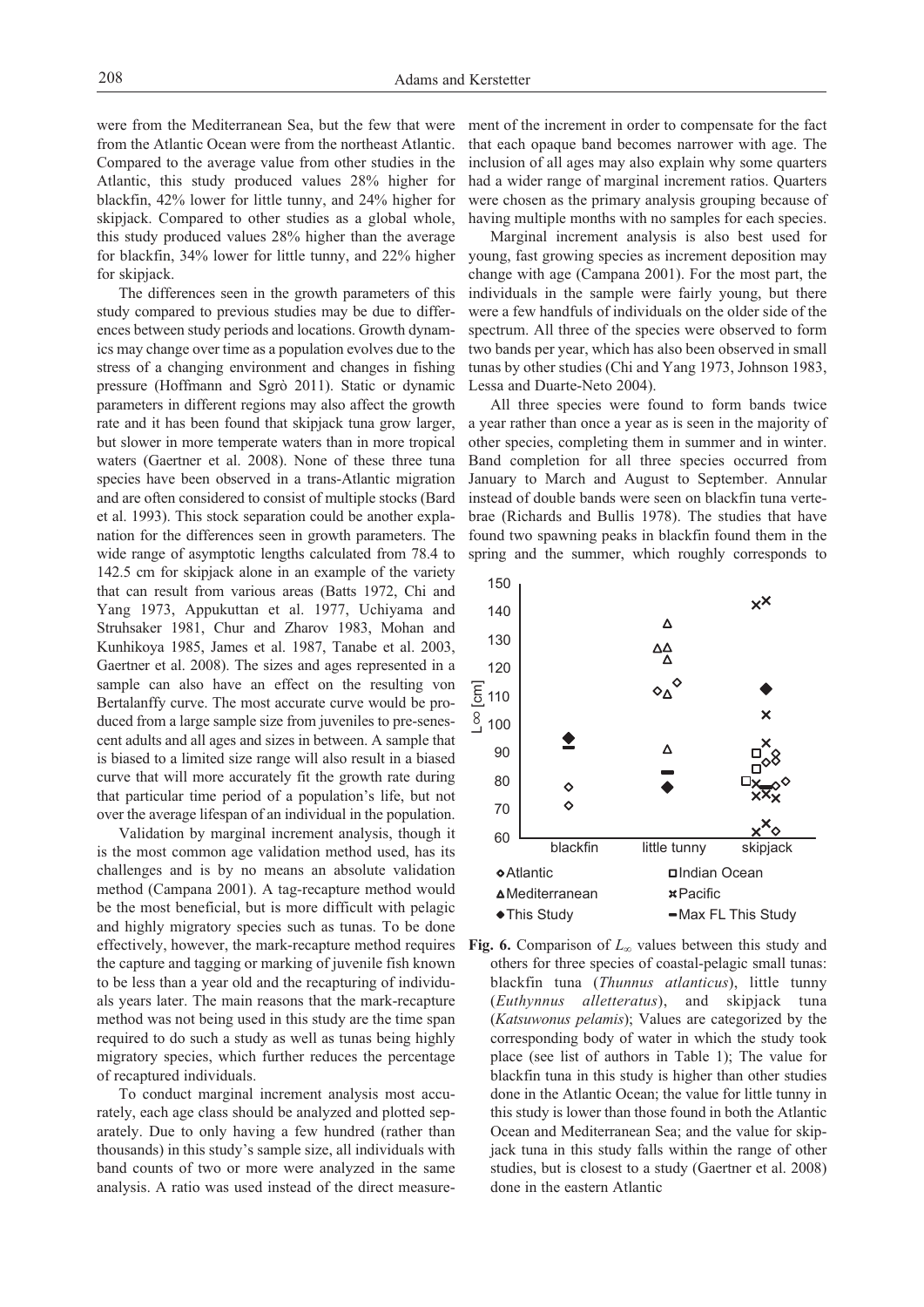increment formation (Hare et al. 2001). Little tunny were found to grow the fastest of the three species with a *K*-value of 0.69, while skipjack tuna were found to grow the slowest with a *K*-value of 0.24. Two bands were seen in spines of another tuna species—the bluefin tuna, *Thunnus thynnus* (Linnaeus, 1758), though the winter and summer opaque bands did not appear even as in this study and therefore the second band was treated as a false band (Santamaria et al. 2009). Two bands per year were observed in other little tunny studies as well on dorsal spines and vertebrae (Johnson 1983) as well as skipjack studies on vertebrae (Chi and Yang 1973). Spawning intensity for all three species has been found to increase during the spring (Collette and Nauen 1983, Hare et al. 2001), which could explain the second band.

Though some environmental factors, such as water temperature, feeding opportunity, and spawning stress, have been attributed to periodic band formation, it is believed that an undefined physiological rhythm, possibly caused by factors such as pituitary secretions or genetics, is primarily responsible for the bands (Das 1994). Comparison aging studies between hard structures have found that otoliths are oftentimes simply the most reliable, accurate, and time efficient method for ageing fish (Prince et al. 1986, Lowerre-Barbieri et al. 1994, Ihde and Chittenden 2002, Sipe and Chittenden 2002, Isermann et al. 2003, 2010, Li et al. 2006).

An in-depth histological gonadal analysis of all three species in the Florida Straits area would provide a more detailed view of specific times of increased spawning activity. If these times were to synchronize with increment formation, spawning could more confidently be correlated with band formation. The change in seasons and water temperatures is most often attributed to annulus formation, but being tropical tunas, these species do not see such drastic environmental changes. These species also form two bands a year, which therefore cannot be labeled as "annuli." Continued studies on other biological aspects such as diet and migration patterns for this area are also needed in order to describe these populations to the extent that they have been separately described in the Mediterranean Sea and Pacific Ocean. Recreational fishing data could be utilized, in part, along with the commercial data presumably reported to ICCAT to determine the extent of fishing pressures exhibited on the populations of these three small tuna species.

#### **CONCLUSIONS**

Sectioned sagittal otoliths were shown to be a reliable method for determining the age of blackfin tuna, little tunny, and skipjack tuna. Results were comparable to other studies, therefore showing a consistency in the estimates while still providing information on local effects to growth rates. Direct validation via tag-recapture is still needed for these populations to confirm the results. With a planned shift to ecosystem-based assessment methods under the HMS management plan (Anonymous 2006), all of the various small scombrid fishes should be included in

future biological studies, including these three small tuna species with economic value to both commercial and recreational fisheries.

#### **ACKNOWLEDGEMENTS**

This project was funded by the Nova Southeastern University (NSU) President's Faculty Research and Development Grant. We also thank the suggestions from P. Hardigan and R. Spieler (NSU). Training for otolith processing and ageing was provided personnel at the Florida Fish and Wildlife Research Institute (FWRI): J. Carroll, A. Amick, K. Wolfgang and K. Cook. Most samples were provided via donations at tournaments and from charter captains, including Gray's Taxidermy, Fort Lauderdale Fishing Headquarters, the Mad Dog Mandich Fishing Classic, the Yamaha Contender Miami Billfish Tournament, the Saltwater Tournament series, and the Ladies Fish-Off Tournament. Other samples were collected via recreational angling and specimen processing by NSU Oceanographic Center students, including S. Khamesi, S. Martin, N. Hansen, M. Dancho, R. Hickey, K. Simmons, M. Appelman, T. Moore, K. Bolow, L. Carter, and J. Fenton. We also thank L. Lombardi-Carlson (NOAA) and J. Carroll (FWRI) for providing advice throughout the analysis process.

#### **REFERENCES**

- **Allman R.J., Grimes C.B.** 1998. Growth and mortality of little tunny (*Euthynnus alletteratus*) larvae off the Mississippi River plume and Panama City, Florida. Bulletin of Marine Science **62** (1): 189–197.
- **Anderson R.O., Neumann R.M.** 1996. Length, weight, and associated structural indices. Pp. 447–482. *In*: Murphy B.B., Willis D.W. (eds.) Fisheries techniques. 2nd edn. American Fisheries Society, Bethesda, MD, USA.
- **Andrade H.A., Kinas P.G.** 2003. Growth models for the skipjack tuna (*Katsuwonus pelamis*) caught in the southeastern coast of South America. Collected Volume of Scientific Papers, ICCAT **55** (5): 1916–1925.
- **Anonymous** 2006. Final consolidated Atlantic highly migratory species fishery management plan. National Oceanic and Atmospheric Administration, National Marine Fisheries Service, Office of Sustainable Fisheries, Highly Migratory Species Management Division, Silver Spring, MD, USA.
- **Appukuttan K.K., Radhakrishnan Nair P.N., Kunhikoya K.K.** 1977. Studies on the fishery and growth rate of oceanic skipjack *Katsuwonus pelamis* (Linnaeus) at Minicoy Island from 1966 to 1969. Indian Journal of Fisheries **24** (1–2): 33–47.
- **Bard F.X., Cayre P., Diouf T.** 1993. Migrations. Pp. 105–145. *In*: Fonteneau A., Marcille J. (eds.) Resources, fishing and biology of the tropical tunas of the Eastern Central Atlantic. Fisheries Technical Paper No. 292, FAO, Rome.
- **Batts B.S.** 1972. Age and growth of the skipjack tuna, *Katsumonus pelamis* (Linnnaeus), in North Carolina waters. Chesapeake Science **13** (4): 237–244. DOI: 10.2307/ 1351107
- **Beamish R.J., Fournier D.A.** 1981. A method for comparing the precision of a set of age-determinations. Canadian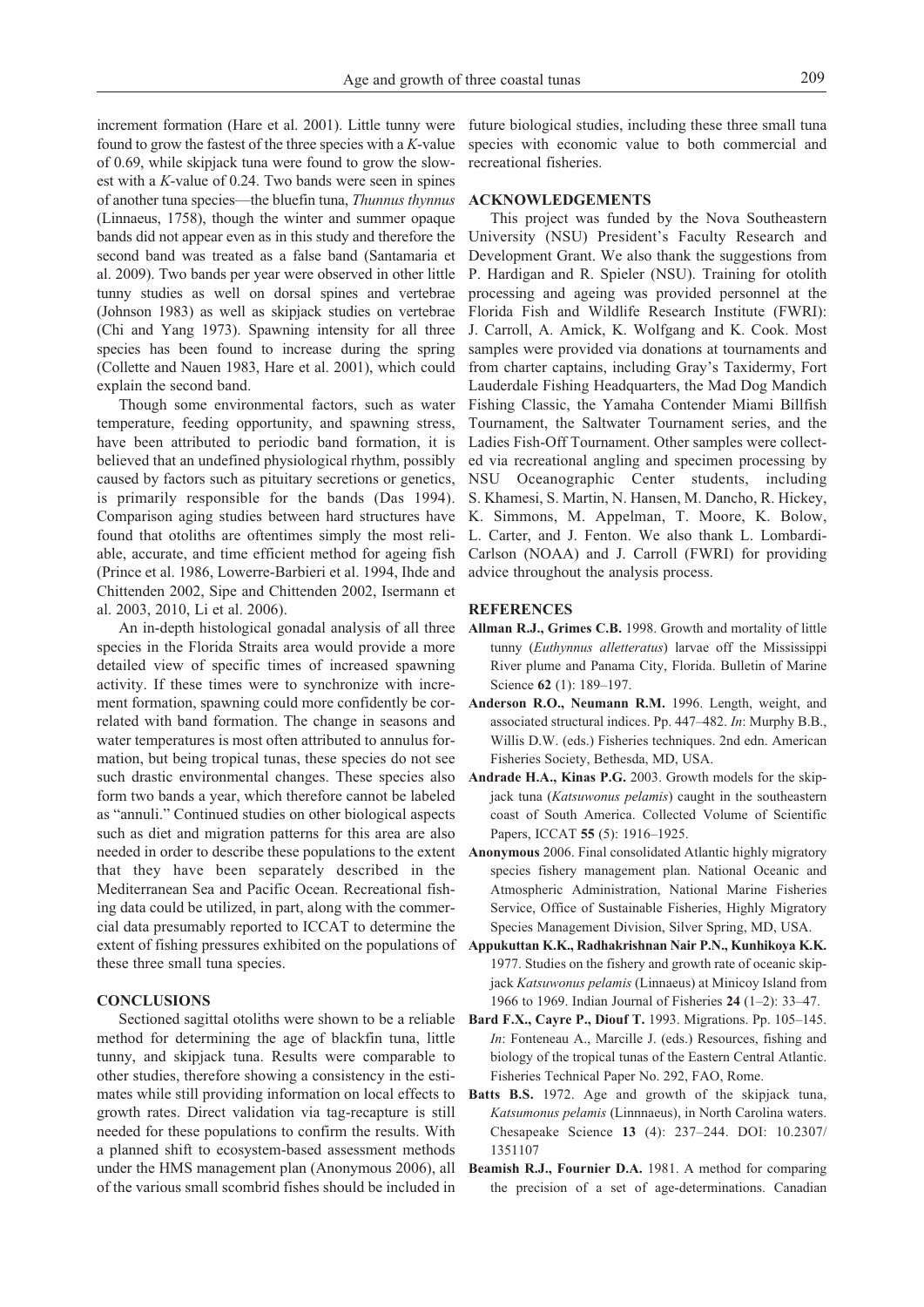Journal of Fisheries and Aquatic Sciences **38** (8): 982–983. DOI: 10.1139/f81-132

- **Botsford L.W., Castilla J.C., Peterson C.H.** 1997. The management of fisheries and marine ecosystems. Science. **277** (5325): 509–515. DOI: 10.1126/science.277.5325.509
- **Campana S.E.** 2001. Accuracy, precision and quality control in age determination, including a review of the use and abuse of age validation methods. Journal of Fisheries Biology **59** (2): 197–242. DOI: 10.1111/j.1095-8649.2001.tb00127.x
- **Chi K.-S., Yang R.-T.** 1973. Age and growth of skipjack tuna in the waters around the southern part of Taiwan. Acta Oceanographica Taiwanica **3**: 199–222.
- **Chur V.N., Zharov V.L.** 1983. Determination of age and growth rate of the skipjack tuna, *Katsuwonus pelamis* (L.) (Scombridae), from the southeastern part of the Gulf of Guinea. Journal of Ichthyology **23** (3): 53–67.
- **Collette B.B., Nauen C.E.** 1983. FAO species catalogue: Vol. 2. Scombrids of the world. An annotated and illustrated catalogue of tunas, mackerels, bonitos and related species known to date. FAO Fisheries Synopsis No. 125. Vol. 2.
- **Das M.** 1994. Age-determination and longevity in fishes. Gerontology **40** (2–4): 70–96. DOI: 10.1159/000213580
- **Doray M., Stéquert B., Taquet M.** 2004. Age and growth of blackfin tuna (*Thunnus atianticus*) caught under moored fish aggregating devices, around Martinique Island. Aquatatic Living Resources **17** (1): 13–18. DOI: 10.1051/alr:2004009
- **Gaertner D., Delgado De Molina A., Ariz J., Pianet R., Hallier J.P.** 2008. Variability of the growth parameters of the skipjack tuna (*Katsuwonus pelamis*) among areas in the eastern Atlantic: Analysis from tagging data within a metaanalysis approach. Aquatic Living Resources **21** (4): 349–356. DOI: 10.1051/alr:2008049
- **García Coll I., Álvarez-Lajonchere L.S., Noyola Ugalde J.I.** 1984. Determinación de la edad y el crecimiento del bonito *Katsuwonus pelamis* (Linnaeus) y la albacora *Thunnus atlanticus* (Lesson) en la región suroccidental de Cuba en el año 1979. Revista de Investigaciones Marinas **5**: 95–126.
- **Gillanders B.M., Ferrell D.J., Andrew N.L.** 1999. Aging methods for yellowtail kingfish, *Seriola lalandi*, and results from age- and size-based growth models. Fishery Bulletin **97** (4): 812–827.
- **Haddon M.** 2001. Modelling and quantitative methods in fisheries. Chapman and Hall/CRC Press, Boca Raton FL, USA.
- **Hajjej G., Hattour A., Hajjej A., Jarboui O., Bouain A.** 2012. Age and growth of little tunny, *Euthynnus alletteratus* (Rafinesque, 1810), from the Tunisian Mediterranean coasts. Cahiers de Biologie Marine **53** (1): 113–122.
- **Hare J.A., Hoss D.E., Powell A.B., Konieczna M., Peters D.S., Cummings S.R., Robbins R.** 2001. Larval distribution and abundance of the family Scombridae and Scombrolabracidae in the vicinity of Puerto Rico and the Virgin Islands. Bulletin of the Sea Fisheries Institute **2** (153): 13–29.
- **Hoffmann A.A., Sgrò C.M.** 2011. Climate change and evolutionary adaptation. Nature **470** (7335): 479–485. DOI: 10.1038/nature09670
- **Ihde T.F., Chittenden M.E.** 2002. Comparison of calcified structures for aging spotted seatrout. Transactions of the

American Fisheries Society **131** (4): 634–642. DOI: 10.1577/1548-8659(2002)131<0634:cocsfa>2.0.co;2

- **Isermann D.A., Meerbeek J.R., Scholten G.D., Willis D.W.** 2003. Evaluation of three different structures used for walleye age estimation with emphasis on removal and processing times. North American Journal of Fisheries Management **23** (2): 625–631. DOI: 10.1577/1548-8675(2003)023< 0625:eotdsu>2.0.co;2
- **Isermann D.A., Wolter M.H., Breeggemann J.J.** 2010. Estimating black crappie age: An assessment of dorsal spines and scales as nonlethal alternatives to otoliths. North American Journal of Fisheries Management **30** (6): 1591–1598. DOI: 10.1577/m10-133.1
- **James P.S.B.R., Jayaprakash A.A.** 1988. Current knowledge of the distribution, behaviour and abundance of tunas with suggestions for the development of tuna fishery in the Indian EEZ. Pp. 211–219. *In:* Joseph M. M. (ed.) The First Indian Fisheries Forum, Proceedings. Asian Fisheries Society, Indian Branch, Mangalore, India.
- **James P.S.B.R., Srinath M., Jayaprakash A.A.** 1987. Stock assessment of tunas in the seas around India. Pp. 353–366. *In*: Collective volume of working documents presented at the Expert Consultation on stock Assessment of Tunas in the Indian Ocean. Held in Colombo, Sri Lanka, 28 November–2 December 1985. Indo-Pacific Tuna Development and Management Programme.
- **Johnson A.G.** 1983. Comparison of dorsal spines and vertebrae as aging structures for little tunny, *Euthynnus alletteratus*, from the northeast Gulf of Mexico. Pp. 111–115. *In*: Prince E.D., Pulos L.M. (eds.) Proceedings of the International Workshop on Age Determination of Oceanic Pelagic Fishes: Tunas, Billfishes, and Sharks. Miami, Florida, February 15–18,1982. US Department of Commerce, NOAA, National Marine Fisheries Service. Technical Report No. 8.
- **Kahraman A.E., Oray I.K.** 2001. The determination of age and growth parameters of Atlantic little tunny *Euthynnus alleteratus* [sic] (Rafinesque 1810), in Turkish waters. Collected Volume of Scientific Papers, ICCAT **52** (2): 719–832.
- **Lessa R., Duarte-Neto P.** 2004. Age and growth of yellowfin tuna (*Thunnus albacares*) in the western equatorial Atlantic, using dorsal fin spines. Fisheries Research **69** (2): 157–170. DOI: 10.1016/j.fishres.2004.05.007
- **Li K., Yao J.L., Chen Y.F.** 2006. Age and growth of an endemic cyprinid fish, *Spinibarbus yunnanensis*, from Lake Fuxian, China. Journal of Freshwater Ecology **21** (3): 405–409. DOI: 10.1080/02705060.2006.9665017
- **Lowerre-Barbieri S.K., Chittenden jr. M.E., Jones C.M.** 1994. A comparison of a validated otolith method to age weakfish, *Cynoscion regalis*, with the traditional scale method. Fishery Bulletin **92** (3): 555–568.
- **Menard F., Fonteneau A., Gaertner D., Nordstrom V., Stequert B., Marchal E.** 2000. Exploitation of small tunas by a purse-seine fishery with fish aggregating devices and their feeding ecology in an eastern tropical Atlantic ecosystem. ICES Journal of Marine Science **57** (3): 525–530. DOI: 10.1006/jmsc.2000.0717
- **Mohan M., Kunhikoya K.K.** 1985. Age and growth of *Katsuwonus pelamis* (Linnaeus) and *Thunnus albacares*